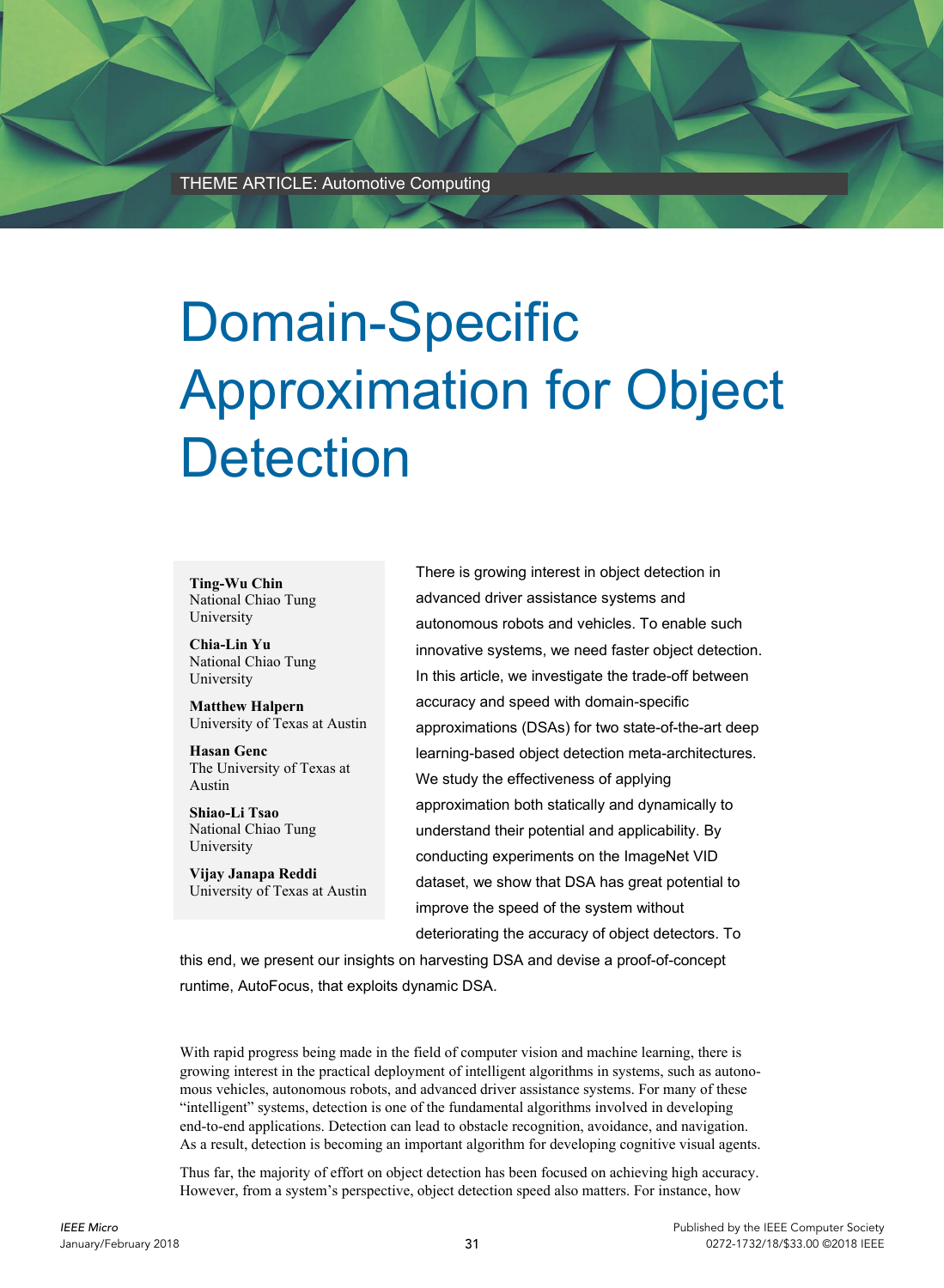fast an autonomous car or drone can move depends on how fast the detection algorithms run on the underlying hardware and software substrate. Moreover, to build robust, intelligent agents, there will likely be more than one cognitive algorithm running on the system at the same time.

Therefore, the throughput of the system ought to be one of the top concerns for system designers in the near future. In our experiments, modern deep learning-based object detectors, without modification, could only provide up to 2 frames per second (FPS) on NVIDIA's Tegra X1 with 640x480 images. Typical real-time performance requires close to 30 FPS. We need faster hardware to ensure real-time performance while several tasks are running simultaneously and to cope with future high-resolution (such as  $2048x1024$ ) images. Alternatively, we need software techniques that can improve performance and energy efficiency on existing hardware.

In this article, we determine that category-awareness introduces new opportunities for domainspecific approximation (DSA) to augment hardware and software advancements. Some categories are almost always larger than others (for example, trains are usually larger than motorcycles), which results in different sensitivity toward approximation techniques. We explore the speed and accuracy trade-offs brought by two software-driven DSA optimization techniques: image size and the number of region proposals. Both of these techniques affect speed and accuracy.<sup>1</sup> Image size affects how much detail is covered within the receptive field of view—the region used to classify objects. Small images have more information crowded into a fixed-size receptive field; thus, there are fewer regions that need examination, resulting in less accuracy but faster detection. Region proposals are the regions that are likely to contain objects. In object detection, algorithms that propose object regions often act as a filter that let regions with high probability of containing objects pass through them for further processing (classifying where and what the object is within that region). Hence, reducing the number of region proposals reduces the total candidate regions that need examination, resulting in less accuracy but faster detection.

We analyze category-aware DSA along two settings: static and dynamic. In the static case, we use one approximation configuration for each category. An approximation configuration refers to a tuple involving an image size and a region-proposal size. We determine this tuple using offline profiling. In the dynamic case, we select an approximation configuration per image, albeit still within a category. We approximate the input frame dynamically by extracting useful features from previous frames and rely on a linear model to infer the next approximation configuration.

In both cases, our results indicate that category-awareness is promising in terms of speed improvement compared to the category-oblivious DSA discussed in prior work.<sup>1</sup> In an oracle scheme, category-aware static and dynamic DSA achieve 3.7× and 7.5× speedup without accuracy degradation for a certain object category. We also discuss the limitations and challenges of implementing both static and dynamic DSA in a runtime and provide our insights on harnessing the potential of both static and dynamic DSA. The runtime we design approximates the input frame on the fly by extracting useful features from previously seen frames and uses a linear model to infer the next setting. Our results show up to 51- and 211-percent speed improvement with 22- and 41-percent accuracy degradation for Faster R-CNN and R-FCN, respectively.

Our findings suggest that future system designers of cognitive visual agents can improve their speed and energy-efficiency by using knowledge of what target object categories matter most. For example, an autonomous vehicle's system designer might want the vehicle's object detector(s) to work well on several crucial categories, such as pedestrians, bicyclists, and cars. One way to improve the speed of such a system would be to try to find the image size that has the fastest speed but does not compromise accuracy across the three categories and deploy the system with the optimized image size. Alternatively, the designer could optimize the image size of the target categories and dynamically choose the corresponding image size when those objects show up in their perspective or field of view, leading to better performance.

In summary, our contributions are as follows:

- We investigate DSA and characterize the effectiveness of category-awareness.
- We conduct a limit study to understand the benefit of applying approximation in a perframe manner with category-awareness (category-aware dynamic DSA).
- We present the challenges of harnessing DSA and a proof-of-concept runtime.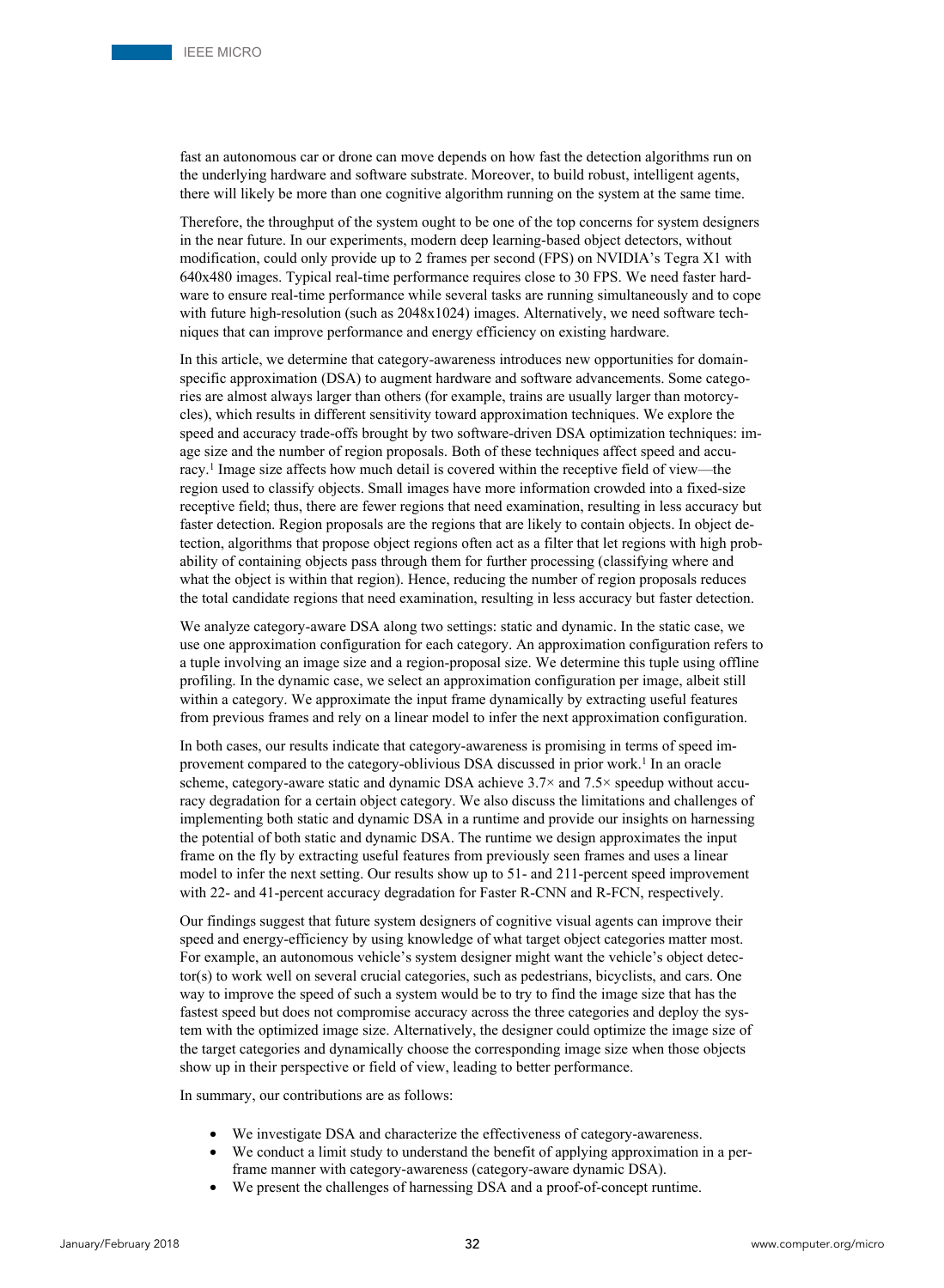# EXPERIMENTAL SETUP

We conduct our analysis and optimization on two modern meta-architectures, Faster R-CNN<sup>2</sup> and R-FCN3, for deep learning-based object detection on a state-of-the-art embedded system.

## Object Detectors

The feature extractors we use are the ones that come with the repository of the object detector, and the weights we use are the weights that were pre-trained on the PASCAL VOC dataset<sup>4</sup> by the original authors. We use the ZF network<sup>5</sup> for Faster R-CNN and ResNet-50<sup>6</sup> for R-FCN.

We also considered including both the  $SSD<sup>7</sup>$  and YOLO<sup>8</sup> network in our study. However, neither of them is amenable to input image scaling. The network demands a fixed size input. Both of them scale the image into a fixed size regardless of the original image size, and it performs poorly if the image resolution is large and contains a lot of small objects. As the camera resolutions continue to grow larger, we envision more and more applications will be based on more flexible meta-architectures, such as Faster R-CNN and R-FCN.

## Dataset and Metric

*Dataset*. We picked 40 videos from ImageNet Object Detection from Videos (VID) task dataset for each of the categories we studied and divided them into 20 training videos and 20 testing videos. Specifically, among the categories that overlapped with the PASCAL VOC dataset, we randomly picked eight categories for our analysis, which include the following: airplane, bus, car, dog, horse, motorcycle, sheep, and train. Notice that we picked categories that overlapped with the PASCAL VOC dataset, so that we could use the pre-trained models provided by authors without re-training.

*Metric*. As in most of the object-detection evaluation, we counted on average precision or mean average precision to evaluate the accuracy of the object detector. We leveraged the MS-COCO toolkit<sup>9</sup> and modified it to calculate per-image average precision to determine the optimal approximation configuration in a per-image granularity.

## Platform

*Hardware*. We conducted all of our experiments on the SoC Tegra X1, which, at the time of this writing, is a state-of-the-art embedded SoC that has a Maxwell GPU with 256 CUDA-core and a quad-core ARM A57 CPU. Unless stated otherwise, the frequency of the CPU and GPU are kept constant at the highest speed (1912.5 MHz for the CPU and 998.4 MHz for the GPU).

*Software*. We used CUDA 7.0 and cuDNN 4 for GPGPU processing. We used the Caffe<sup>10</sup> deeplearning framework to power all the algorithms we studied.

# **DSA**

In this section, we first describe related work in DSA and the terms used throughout the paper. Then, we analyze the effectiveness of category-aware static and dynamic DSA. Though we focus on performance, our results can also be applied to improving energy efficiency.

## State-of-the-Art

Approximation has been discussed in many recent works.<sup>11–13</sup> However, DSA is still an emerging concept<sup>14</sup> and bound to specific domains.<sup>15</sup> For object detection, the most relevant work is by Huang et al.<sup>1</sup> and discusses trade-offs between speed and accuracy for different image sizes, the number of region proposals, and feature extractors in the object detectors.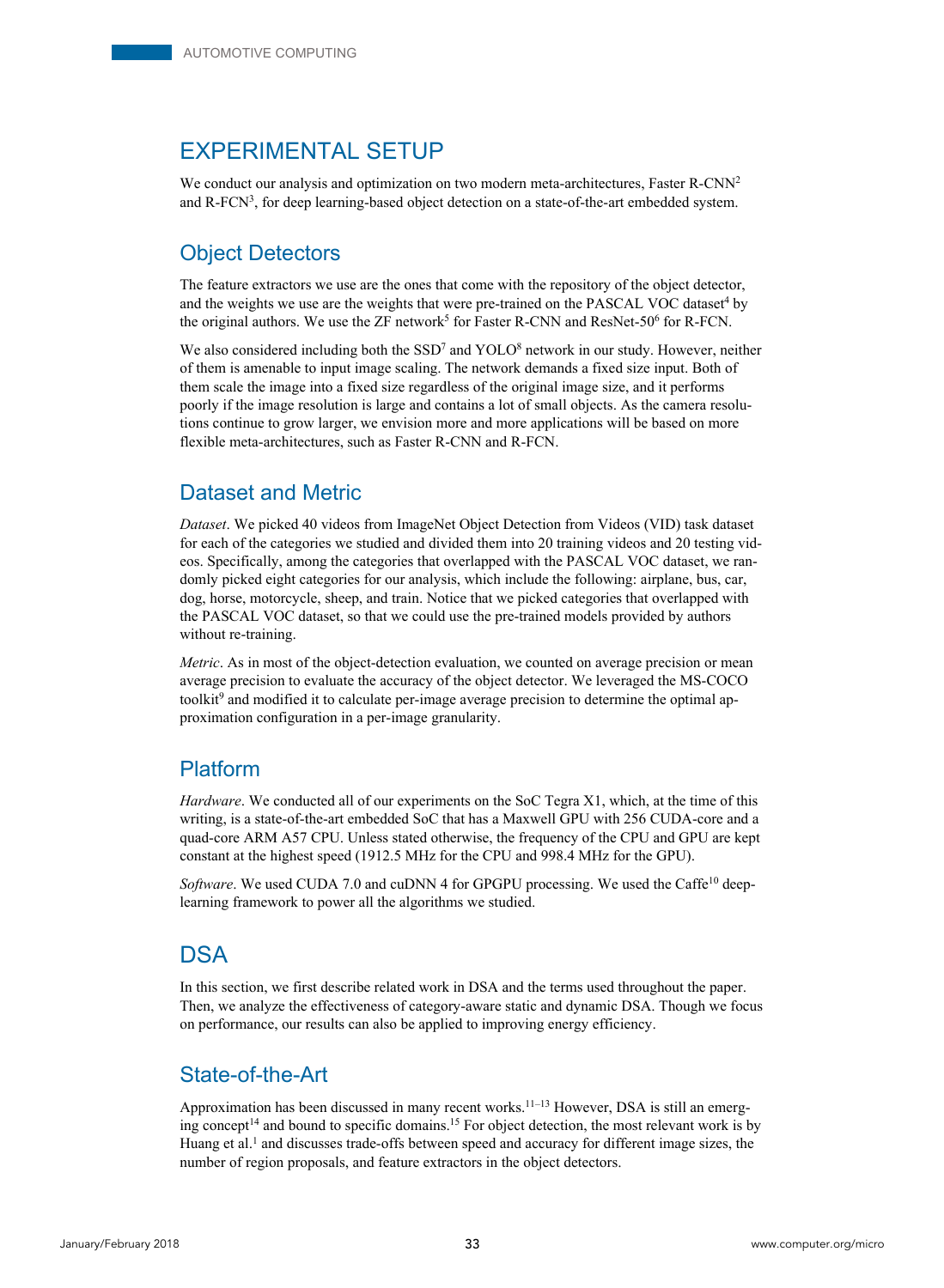Our article focuses on category-aware static and dynamic DSA. We suggest that category-awareness introduces more opportunities in DSA than category-oblivious DSA.<sup>1</sup> Additionally, we investigate the applicability of harnessing those opportunities with both static and dynamic DSA.

## Terminology and Definitions

*Downsampling*. To set a proper baseline, we first scale every image in the dataset to a fixed height of 480 pixels. For approximating the image size, we evaluate 11 different downsampling levels, starting from 480 pixels. At each level, we downsample the image by 40 pixels, progressively scaling the image all the way down until we reach 80 pixels in height.

*Region Proposal*. We choose 300 as the baseline. Both Faster R-CNN and R-FCN use the same value by default. Also, we explore a different number of proposals (300, 200, 100, 50, and 10) as a means to reduce processing requirements without impacting accuracy.

*Region of Interest*. We define a region of interest (ROI) as the bounding box surrounding the object of interest in an image.

*Approximation Configuration*. We denote an approximation level as a configuration tuple. For example, (160, 50) denotes 160 in image height and 50 region proposals. We denote marginal approximation by leaving the other as a hyphen. For example, (360, -) means 360 in image height while using the baseline for the number of proposals (300 in our study).

*Safe Approximation*. We focus only on approximations that do not deteriorate the average precision. When we present results for the oracle approximation scheme, we select the approximation level that achieves equal or greater average precision compared to the baseline.

*Optimal Approximation*. We define this as the fastest configuration (maximum FPS) without accuracy degradation (so it is still considered a safe approximation).

## Category-Aware DSA Opportunity

Some categories, such as trains (see Figure 1(a)), are almost always larger than other categories, such as motorcycles (see Figure  $1(b)$ ). What this implies is that, in terms of accuracy, some categories almost always have lower sensitivity to approximation than others, which motivates us to investigate the benefits of bringing category-awareness to the DSA techniques we study.



(a) Train

Motorcycle  $(b)$ 



## Performance/Throughput

Before we analyzed a category's sensitivity to the DSA techniques, we first investigated the performance/throughput benefit brought by the techniques. Figure 2 shows an evaluation of how the number of FPS (performance/throughput) is affected by the two techniques. First, we found that for Faster R-CNN, due to the fully connected layers applied to each of the region proposals, its speed is related to proposal scaling. For R-FCN, it is somewhat invariant to proposal scaling because the computation after ROI-pooling layer is small compared to the convolution layers before ROI-pooling. Second, both meta-architectures are sensitive to image scaling. Due to R-FCN's fully convolutional design, it is more sensitive than Faster R-CNN. By jointly investigating both techniques, we found that Faster R-CNN can have better speed gain leveraging image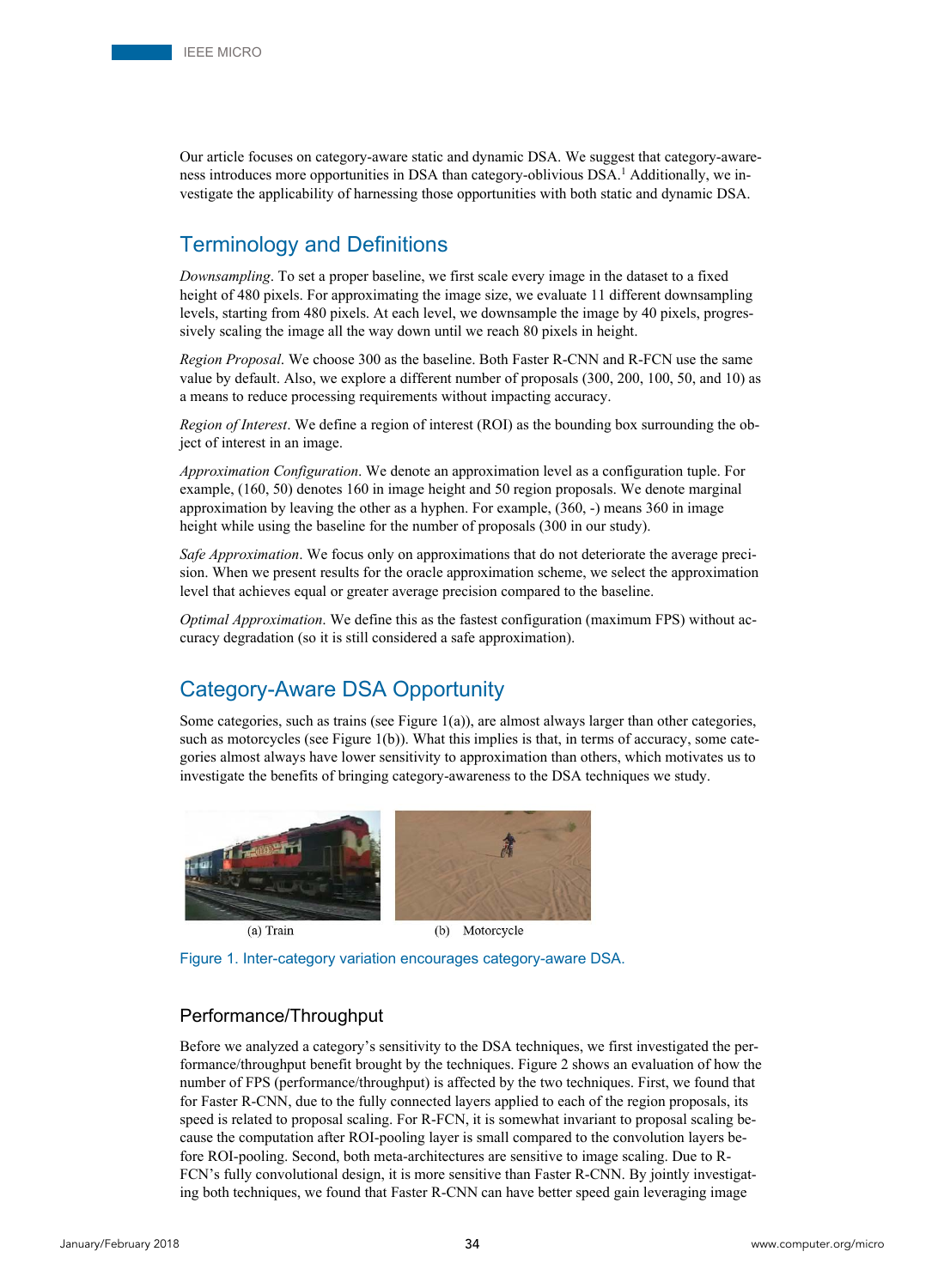scaling when the number of proposals is small. This is reasonable because fully connected layers for each proposal imposes some computation overhead, and it is invariant to image size.



#### (b) Faster R-CNN

Figure 2. Throughput in FPS for object detection algorithms under two kinds of DSA techniques.

Similar approximation strategies have been explored in the past, but in a more limited capacity. Huang et al.<sup>1</sup> investigate what knobs generally affect the speed and accuracy of the object detectors, while our analysis focuses more on image scaling and proposal scaling and is more comprehensive and insightful in the following manner. First, we analyze image sizes at a finer granularity, from 80 pixels to 480 pixels in height with a 40-pixel step. Second, our evaluation considers both techniques jointly, which introduces more approximation configurations with similar performance improvement for architectures that are sensitive to both techniques (Faster R-CNN). For example, Figure 2(b) shows that approximation configurations (80, 300), (160, 50), and (240, 10) share similar performance improvement, which enables the system to optimize for accuracy under the same performance improvement.

In terms of accuracy, Figure 3 indicates that Faster R-CNN is more sensitive to region proposal scaling compared to R-FCN. Moreover, R-FCN has a sharper boundary compared to Faster R-CNN, which suggests that Faster R-CNN is more robust when it comes to the two DSA techniques. Interestingly, a different category has different sensitivity toward both DSA techniques. Airplane (Figure 3(a)) has more "safe approximation" configurations than train (Figure 3(b)), which has more safe approximation configurations than motorcycle (Figure 3(c)).

### Inter-Category Variance

 $(a)$  R-FCN

Given the performance improvement motivation of the two DSA techniques, we next analyzed the accuracy of the object detector for each category we studied. We refer to this study as "intercategory variance" because here we are focused on the variance that stems from differences across categories, and not within different images that all correspond to the same category.

One of the reasons behind the variance is intuitive: that the larger the object, the smaller an approximation can go without accuracy degradation. In our results, the average object size in pixels in the dataset we use for airplane, train, and motorcycle are 107k, 126k, and 38k, respectively.

However, inter-category variation is not solely due to the size of the objects; it is also due to the noise in the background (for example, the background for the airplane class has less noise than others) and the fact that some categories are harder for the object detector than others.16 This implies that the hard classes are more sensitive to information loss (approximation). The variation of the safe approximation across category encourages category-awareness for even faster system design.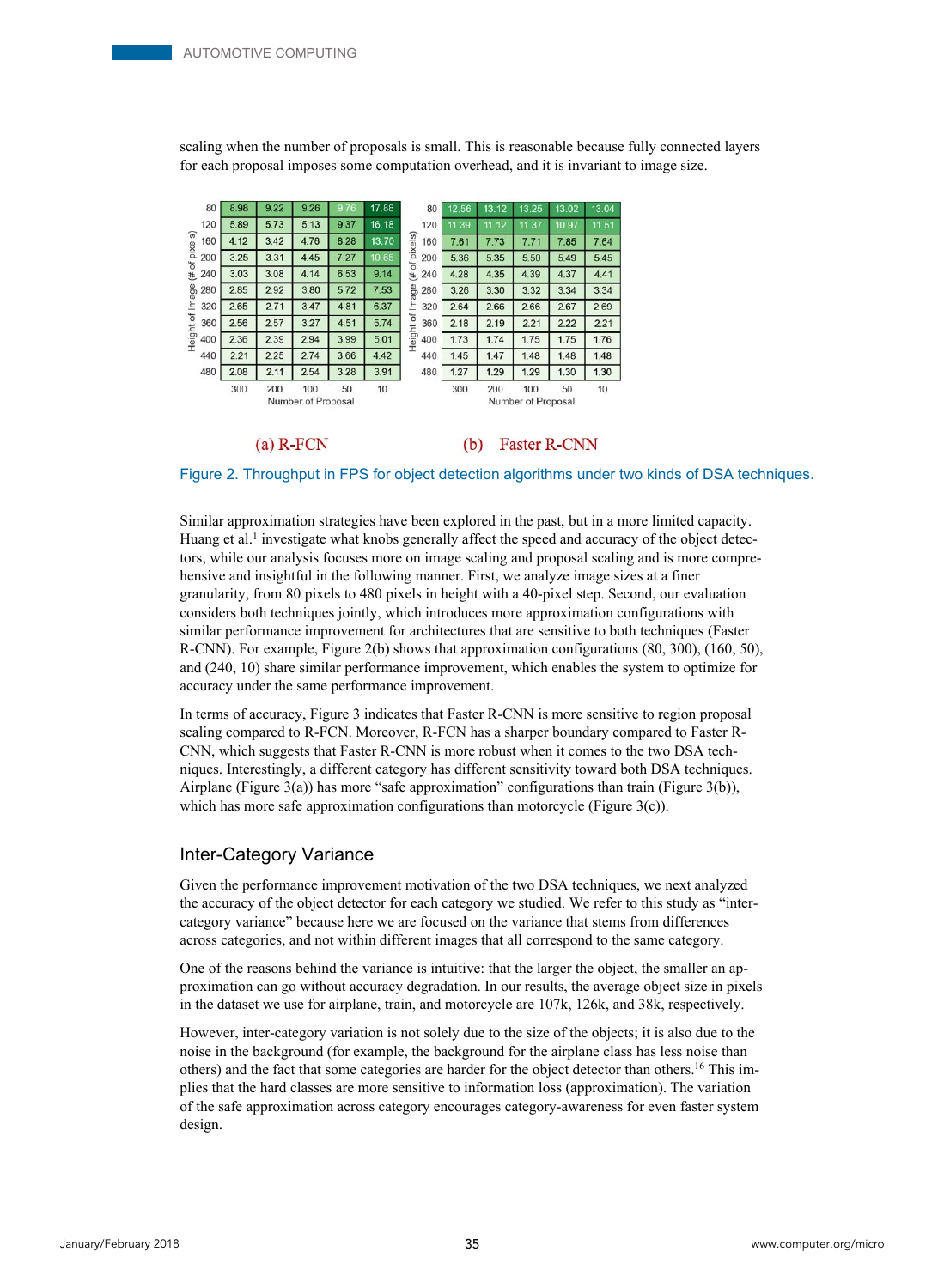

Figure 3. Normalized average precision of Faster R-CNN (top row) and R-FCN (bottom row) for three selected categories under two kinds of DSA techniques.

## Intra-Category Variance

Beyond the benefit introduced by category-awareness, we observe that there is even greater intra-category variance for DSA techniques to exploit on a per-frame basis in an input stream.

In a dynamic input stream (a video, for example), the optimal approximation can change continuously. Objects in a dynamic input stream are constantly changing in perspective size (objects are sometimes near and large, and at other times small and far). Figure 4 shows a train passing by from left to right. As time goes by, the train gets larger; the level of safe approximation can become more aggressive over time. Therefore, dynamically picking an approximation configuration can sometimes be better than statically picking a one-time fixed DSA configuration.



Figure 4. Intra-category variation encourages dynamic DSA.

To motivate "dynamic DSA," Figure 5 shows the relationship between the portion of images of the training data that are approximated optimally and the corresponding number of approximation configurations considered for the eight categories that we mentioned previously. For example, we need 18 unique approximation configurations, as shown in Figure 5(a), to optimally approximate 95 percent of the airplane images from the training dataset.

The analysis hints at whether a category is worthy of dynamic DSA. With static DSA, the system applies only one approximation configuration for the entirety of each category. However, for the most extreme case, such as the dog category in Figure 5(b), we require 25 approximation configurations to optimally approximate 95 percent of the dogs. This means that static DSA loses significant opportunity to improve performance. On the other hand, categories such as sheep require the least number of approximation configurations to achieve 95 percent coverage, which might have better performance with static DSA.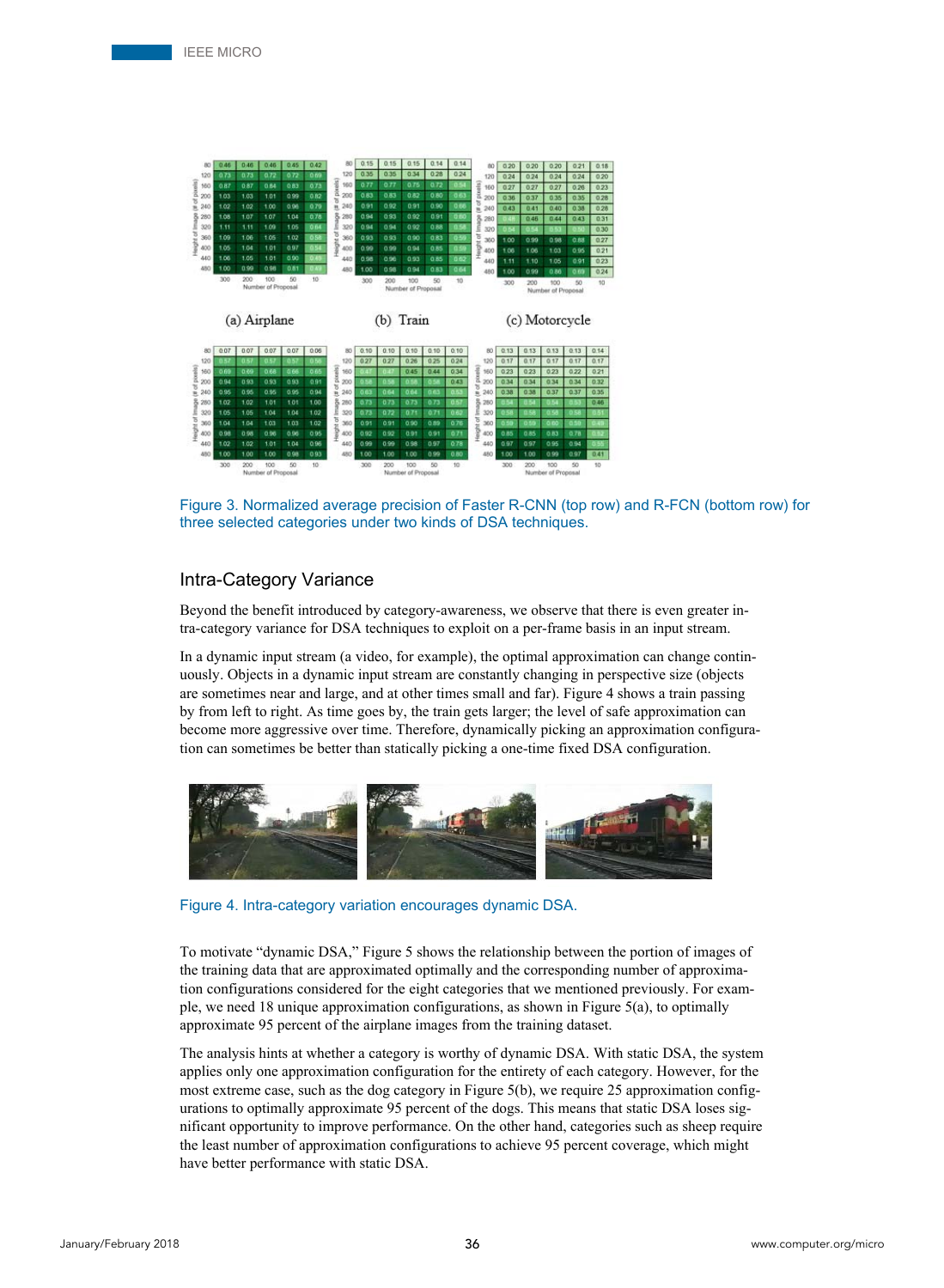Dynamic DSA can speed up Faster R-CNN by up to 7.5x and R-FCN up to 7x without accuracy loss for some categories. So, if we can model the optimal approximation correctly with a simple model, there is an opportunity to speed up object detection-based systems significantly.



Figure 5. The relationship between the portion of images of the training data that are approximated optimally, and the corresponding number of approximation configurations considered.

# DSA CHALLENGES TOWARD IMPLEMENTATION

Our study shows promise in category-aware DSA for object detectors. However, there are challenges that remain to be resolved to harness the benefits. Here, we first illustrate the challenges for implementing category-aware DSA and then provide our insights and implementation.

## **Challenges**

We identify two major challenges that we believe to be the key to unlocking the potential for category-aware DSA.

*Prior Knowledge*. Category-awareness exposes extra "slack" for DSA techniques to exploit. However, without performing object detection in the first place, it is unclear how the system can obtain the information regarding the category of the object to determine the approximation configuration. So, a key challenge is how to approximate the category information to begin with.

*Dynamism Modeling*. To further harness dynamic DSA, it is essential to understand what causes different optimal approximation configurations. It is critical to understand what the good features are to predict the optimal approximation. Moreover, to benefit from speed improvement, the model for inferencing optimal approximation should be low-overhead.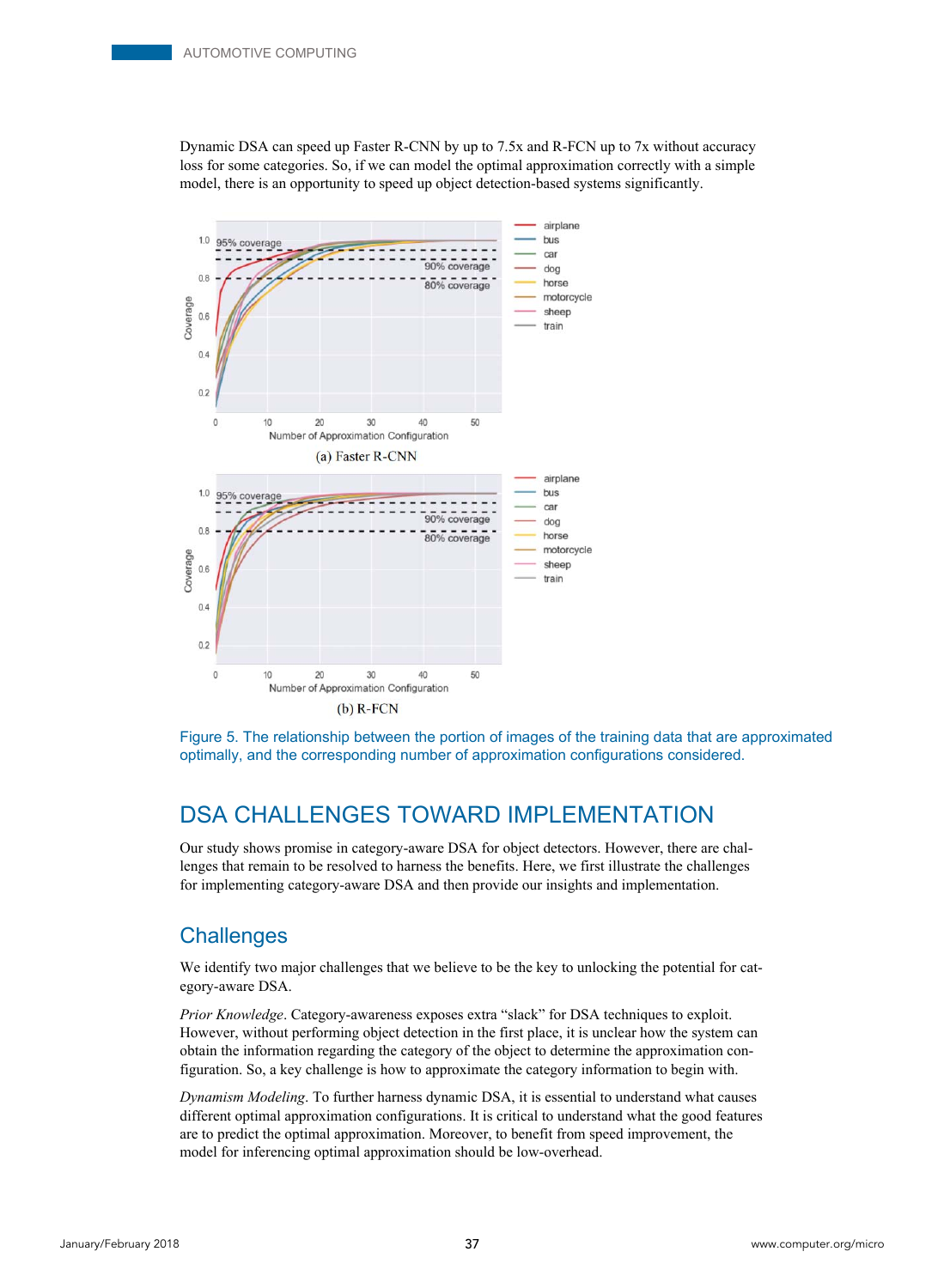## Implementation

We implement dynamic DSA on streaming inputs, which is common in autonomous agents. In the streaming input case, there is temporal consistency (the difference between any two consecutive frames is small), which we can leverage to overcome the aforementioned challenges.

*Prior Knowledge*. With temporal consistency, we can resolve the first challenge approximately in the sense that we regard the category of the objects in the current frame to be the output of the object detector from the previous frames. Notice that by approximating the prior knowledge this way, we introduce two new problems. 1) How many incoming frames can we assume to be the same as the current frame? 2) How much can we believe in the output of the object detector? For the first problem, we try one, three, and five frames and find three to be better than the others in the dataset we use. For the second problem, we count on the output probability (the output of the softmax layer) to tell if we can trust the ROIs. We set a threshold to 0.6 in our implementation.

*Dynamism Modeling*. We assume the approximation decision is correlated to the size and the number of objects in the frame. Intuitively, when the object is large, we might be able to downsample it more than when it is small. On the other hand, the number of objects affect occlusion. If there are more objects in the frame, it is more likely that there will be a lot of overlapping. Additionally, given a fixed-size input, the more objects there are in the frame, the smaller those objects can be. Hence, we build an ordered four polynomial regressor with the height and width of both the smallest and largest ROI in the frame and the number of ROIs in the frame.

## Evaluation

We refer to our runtime system implementation as AutoFocus. We first evaluate the overhead introduced by AutoFocus. According to our measurements, on average, the inferencing approximation configuration using the ordered four polynomial regressor takes 3.2 ms, which is only 0.6 percent of the original Faster R-CNN object detector's performance overhead.

We compare AutoFocus against static DSA with prior knowledge and category-oblivious DSA (from prior work). To obtain results for the static DSA with prior knowledge, we obtain the optimal configuration for each category on the training set and use that configuration on the test set, given that we know the category in advance. For AutoFocus, we train the polynomial model on the training set and apply the model on the test set. Figure 6 shows our evaluation for categoryoblivious DSA, static DSA, and AutoFocus. We first focus on the benefits brought by static DSA compared to category-oblivious DSA. For categories like buses, cars, and motorcycles, static DSA improves the speed by 20 percent on average with merely 3 percent accuracy degradation, which exhibits the good part of static DSA. On the other hand, for categories like airplanes and dogs, there is a large margin in speed improvement (60 percent) with relatively larger accuracy degradation (22 percent) on average for Faster R-CNN. In general, static DSA introduces a large performance benefit with little accuracy degradation. However, as stated previously, it requires prior category knowledge.

For AutoFocus, there is a general trend across categories that AutoFocus brings larger speedup improvement but with relatively larger accuracy degradation compared to static DSA. It introduces 51- and 211-percent speed improvement with 22-percent (0.09) and 41-percent (0.22) accuracy (average precision) degradation on average for Faster R-CNN and R-FCN, respectively. The primary reason for the accuracy degradation is our runtime's inefficiency. It is failing to accurately model the intra-category dynamism. As mentioned previously, Faster R-CNN is more robust to both DSA techniques, which results in the accuracy degradation difference. However, if we compare speedup and accuracy degradation equally, our runtime, on average, still outperforms static DSA with prior knowledge.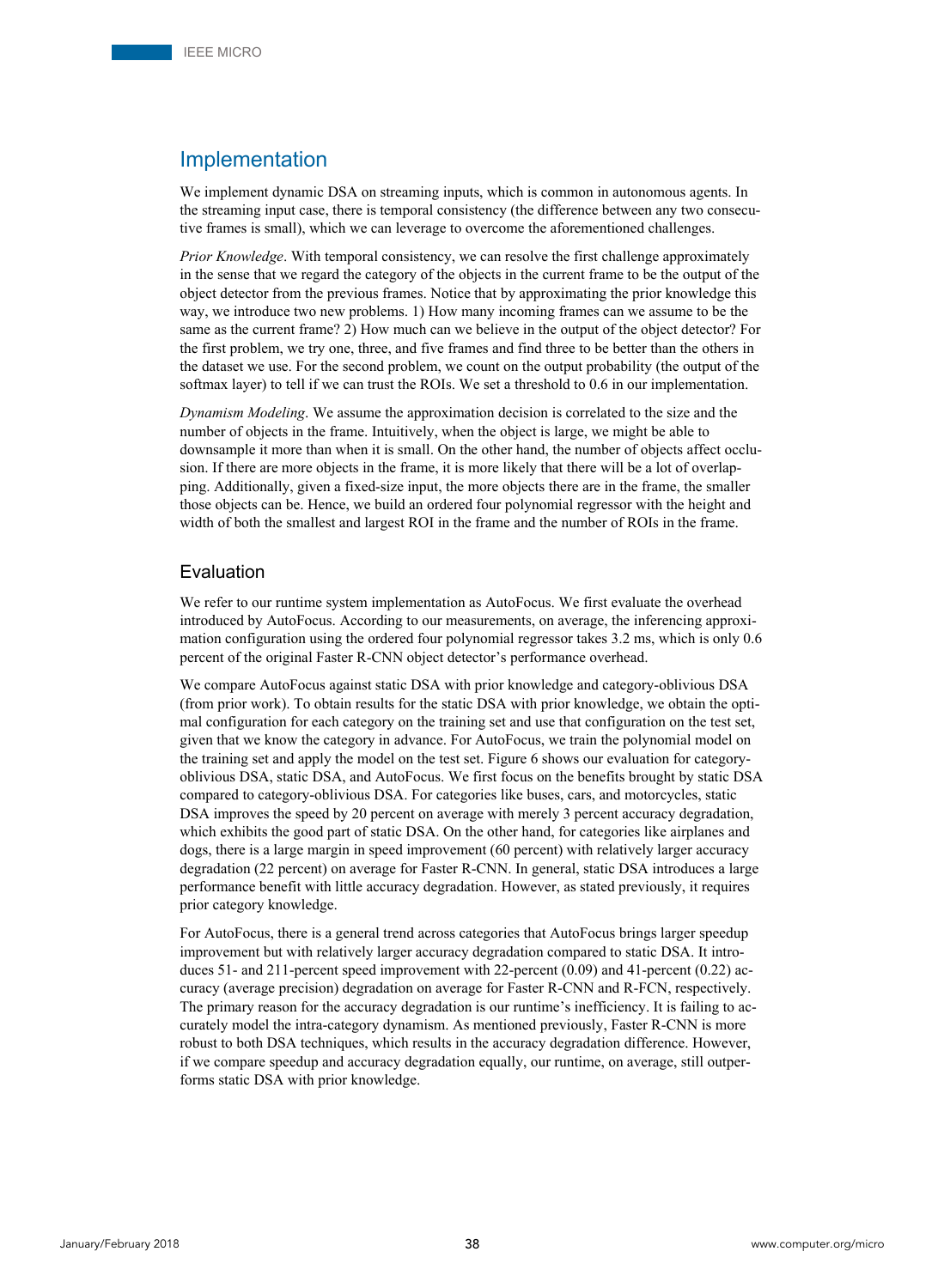

Figure 6. The performance and accuracy comparison among category-oblivious DSA, static DSA, and AutoFocus.

## **CONCLUSION**

We present a limit study on category-aware static and dynamic DSA. In addition, we present the challenges in implementing DSA and present our insights from our proof-of-concept system. Our results show that category-aware DSA opens new opportunity for better speed or energy efficiency and takes a step toward its realization. However, to harness the benefit, we think more research effort should better addressed the challenges. In the long run, as visual systems become increasingly more intelligent, we believe DSA will offer significant improvements to system designers that are tasked with the trade-offs between performance, power, and accuracy.

## **REFERENCES**

- 1. J. Huang et al., "Speed/accuracy trade-offs for modern convolutional object detectors," *arXiv*, 2016; doi.org/1611.10012.
- 2. S. Ren et al., "Towards real-time object detection with region proposal networks," *Advances in neural information processing systems*, Advances in neural information processing systems, 2015, pp. 91–99.
- 3. J. Dai et al., "Object detection via region-based fully convolutional networks," *In Advances in neural information processing systems*, 2016, pp. 379–387.
- 4. M. Everingham et al., "The pascal visual object classes challenge: A retrospective," *International Journal of Computer Vision*, vol. 111, no. 1, 2015, pp. 98–136.
- 5. M.D. Zeiler and R. Fergus, "Visualizing and understanding convolutional networks," *European conference on computer vision*, 2014, pp. 818–833.
- 6. K He et al., "Deep residual learning for image recognition," *Proceedings of the IEEE Conference on Computer Vision and Pattern Recognition*, 2016, pp. 770–778.
- 7. W. Liu et al., "Ssd: Single shot multibox detector," *European conference on computer vision*, 2016, pp. 21–37.
- 8. J. Redmon et al., "You only look once: Unified, real-time object detection," *Proceedings of the IEEE Conference on Computer Vision and Pattern Recognition*, 2016, pp. 779–788.
- 9. T.-Y. Lin et al., "Microsoft coco: Common objects in context," *European conference on computer vision*, 2014, pp. 740–755.
- 10. Y. Jia et al., "Caffe: Convolutional architecture for fast feature embedding," *arXive Preprint*, 2014; doi.org/1408.5093.
- 11. M.A. Laurenzano et al., "Input responsiveness: using canary inputs to dynamically steer approximation," *ACM SIGPLAN Notices*, vol. 51, no. 6, 2016, pp. 161–176.
- 12. D. Mahajan et al., "Towards statistical guarantees in controlling quality tradeoffs for approximate acceleration," *Proceedings of the 43rd International Symposium on Computer Architecture*, 2016, pp. 66–77.